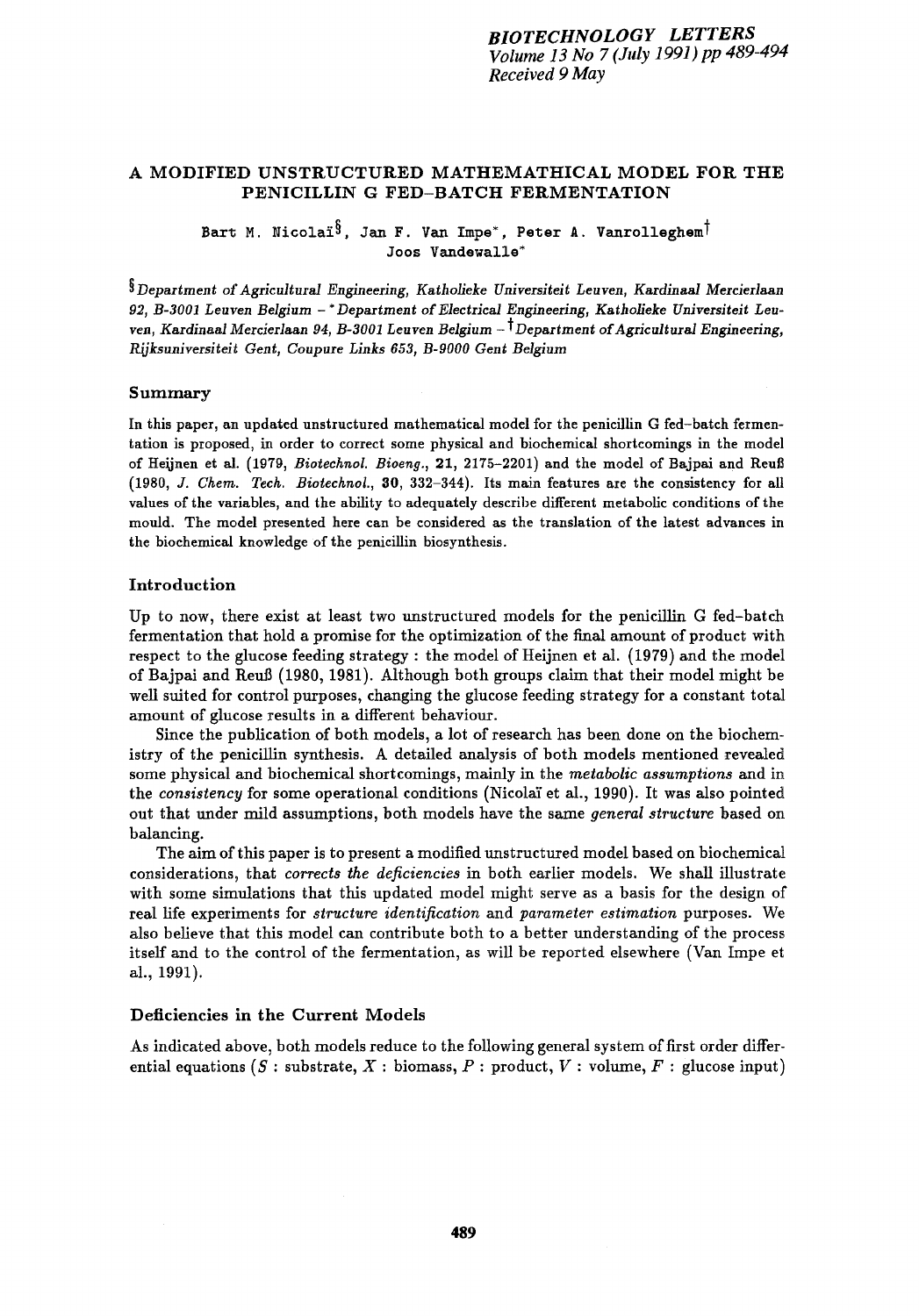$$
\frac{dS}{dt} = -\sigma X + s_F F \tag{1}
$$

$$
\frac{dA}{dt} = \mu X \tag{2}
$$

$$
\frac{dP}{dt} = \pi X - k_h P \tag{3}
$$

$$
\frac{dV}{dt} = F \tag{4}
$$

The structural differences between both models are due to structural differences in the specific rates  $\mu$ ,  $\pi$  and  $\sigma$ , which are interrelated by  $\sigma = \mu/Y_{x/s} + m_s + \pi/Y_{p/s}$ .

Heijnen et al. use a *Blackman*-type kinetics for  $\pi(\mu)$ , and a *Monod*-law for  $\sigma(C_s)$ , with an *endogenous* metabolism viewpoint. Bajpai and Reuß use a *Haldane* substrate inhibition kinetics for  $\pi(C_s)$ , a *Contois*-law for  $\mu(C_s, C_x)$ , and a *maintenance* metabolism concept.

An *endogenous* metabolism (Heijnen et al.) can be justified in low substrate concentration conditions. However, at high substrate concentrations, this assumption might not be valid, and should be replaced by a *maintenance* metabolism as in the Bajpai and Reuß model.

Further, the Bajpai and Reuß model is inconsistent in low substrate concentration conditions, because the maintenance metabolism concept can lead to (physically impossible) negative substrate concentrations, in cases where the glucose feeding rate becomes too small.

As for the *specific production kinetics,* Heijnen et al. used continuous culture data that may not have been extensive enough as to reveal substrate inhibition or more probably repression effects. Further, their model predicts  $\pi$  becoming zero if the net growth rate  $\mu$ decreases to zero. This is in contradiction with some experiments of Pirt and Righelato  $(1967)$  for limited time ranges. For negative growth rates, the production rate kinetics is not defined, thus causing the model to become inconsistent in conditions of very low substrate levels. The Bajpai and Reuß substrate inhibition production kinetics is believed to reflect biochemical evidence better, although a reliable set of *parameters* is not available up to now (Nicolaï et al., 1990).

# A Modified Model

The basic design requirements are :

- 9 The updated model must have the same *general structure* as given above (equations  $(1)-(4)$ ). In particular, material balances have to be satisfied.
- 9 There must be a *smooth transition* between *maintenance* and *endogenous* metabolism as a function of  $C_s$ : for  $C_s$  approaching zero endogenous metabolism is required, for high  $C_s$  values maintenance metabolism must be modeled. Further, it must be possible to adjust the endogenous fraction for a certain value of  $C_s$ , using as few as possible additional *parameters* (in order to avoid unnecessary complications in parameter estimation studies).
- 9 Biochemical evidence suggests that penicillin biosynthesis might be subjected to glucose repression. Although the exact mechanism (e.g. *repression* or *inhibition)* is not known yet, *glucose inhibition kinetics* as proposed by Bajpai and Reuß has been chosen.
- 9 The specific substrate to biomass conversion rate *(Monod-* or *Contois-kinetics)* is not fixed a priori, as both are acceptable from the biochemical point of view.
- 9 The new model must be *consistent* as to allow physically acceptable values for all variables involved, under different fermentation conditions.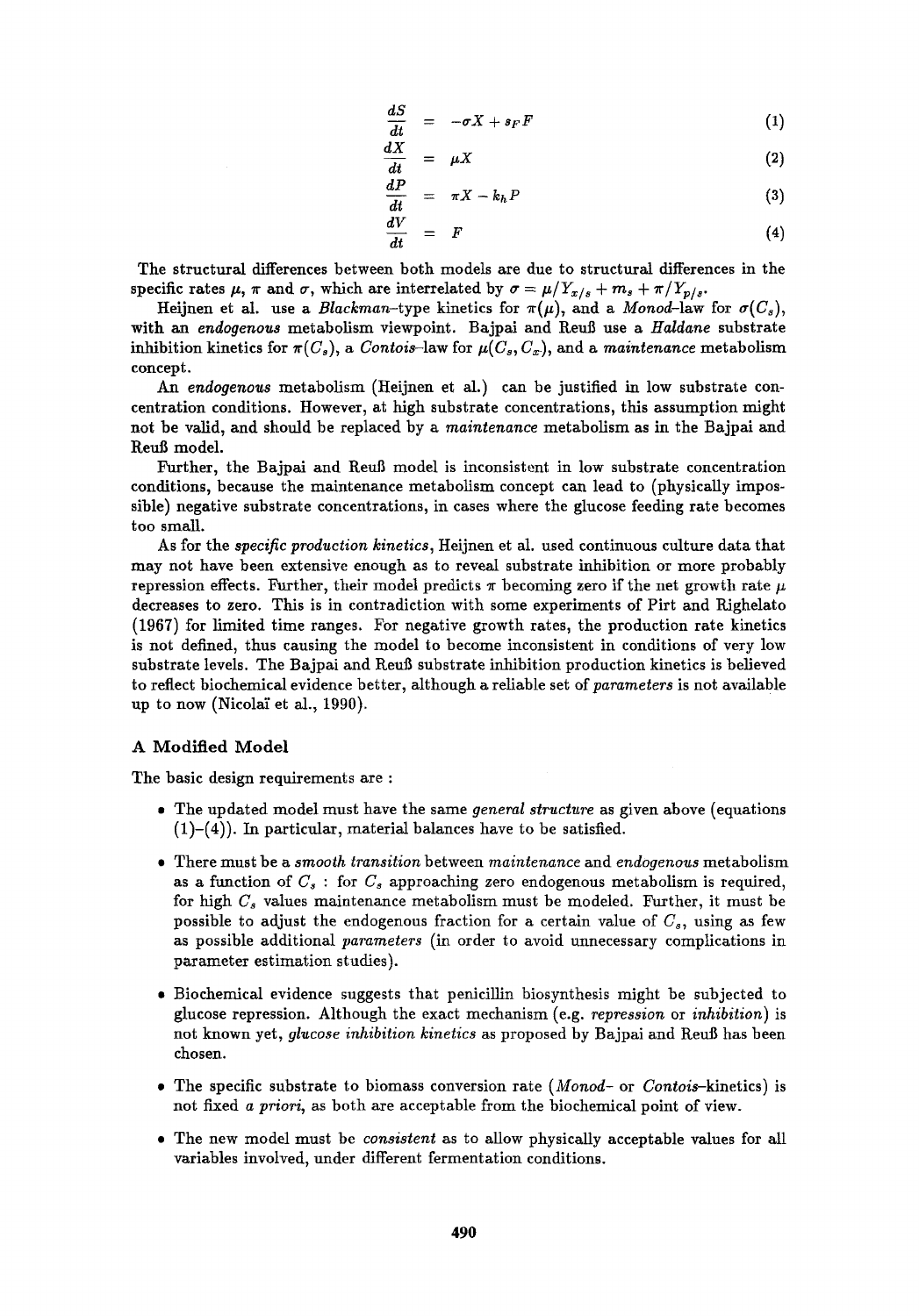9 The right hand side of the resulting state equations must have *continuous derivatives up to second order* with respect to all state variables, in order to make the application of standard optimal control theory possible.

These requirements have been incorporated into the model equations  $(1)-(4)$ , using the following specific rates :

$$
\pi = \mu_p \frac{C_s}{K_p + C_s + C_s^2/K_i} \tag{5}
$$

$$
\mu = \mu_{substr} - Y_{x/s}(f_m(C_s)m_s + f_p(C_s)\pi/Y_{p/s})
$$
\n(6)

where  $\mu_{substr}$  is the specific substrate to biomass conversion rate, either modeled by Contois- or Monod-kinetics :

$$
\mu_{substr} = \mu_x \frac{C_s}{K_x C_x + C_s} \quad \text{(Contois)} \quad \text{or} \quad \mu_{substr} = \mu_x \frac{C_s}{K_s + C_s} \quad \text{(Monod)} \quad (7)
$$

As we believe there is biochemical evidence that the occurrence of a particular metabolism is dictated *directly* by the limiting substrate  $C_s$ , rather than by the value of  $\mu$ , we consider the endogenous fractions  $f_m$  and  $f_p$  of respectively maintenance requirements and production as functions of  $C_s$  only. Between a lot of possible expressions that match the desired behaviour, the following functions are chosen :

$$
f_m(C_s) = \exp(-C_s/E_m) \qquad f_p(C_s) = \exp(-C_s/E_p) \qquad (8)
$$

as an exponential function can be easily handled analytically, in particular in taking partial derivatives as is required for Optimal Control.

As a result of balancing, the specific glucose uptake rate is given by :

$$
\sigma = \mu/Y_{x/s} + m_s + \pi/Y_{p/s} \tag{9}
$$

$$
= \mu_{substr}/Y_{x/s} + m_s(1 - f_m(C_s)) + \pi(1 - f_p(C_s))/Y_{p/s} \qquad (10)
$$

Observe that  $(1 - f_i(C_s))$  in the above expression, with  $f_i$  as mentioned, is a *Tessier*type kinetics. A physical interpretation can be assigned to the parameters  $E_m$  and  $E_p$ as follows : they represent the *glucose concentration at which the respective endogenous fraction is equal to 36.8 percent.* 

Special Case 1: 
$$
(E_m = E_p) \rightarrow 0
$$

For very small values of  $E_i$ , the endogenous fraction approximates zero for all values of  $C_s > 0$  as in the original Bajpai and Reuß model. The specific rates reduce to:

$$
\mu = \mu_{substr}
$$
  
\n
$$
\sigma = \mu_{substr}/Y_{x/s} + m_s + \pi/Y_{p/s}
$$

which represents a *maintenance* metabolism. However, for  $C_s = 0$ ,  $f_m = f_p = 1$ . In other words, the metabolism becomes completely endogenous, thus preventing  $C<sub>s</sub>$  from becoming negative.

Special Case 2: 
$$
(E_m = E_p) \rightarrow +\infty
$$

On the contrary, using very high values for  $E_i$ , the endogenous fraction approximates 100 percent for every value of  $C_s$ . The specific rates reduce to :

$$
\mu = \mu_{substr} - Y_{x/s}(m_s + \pi/Y_{p/s})
$$
  

$$
\sigma = \mu_{substr}/Y_{x/s}
$$

which represents an *endogenous* metabolism as used by Heijnen et al.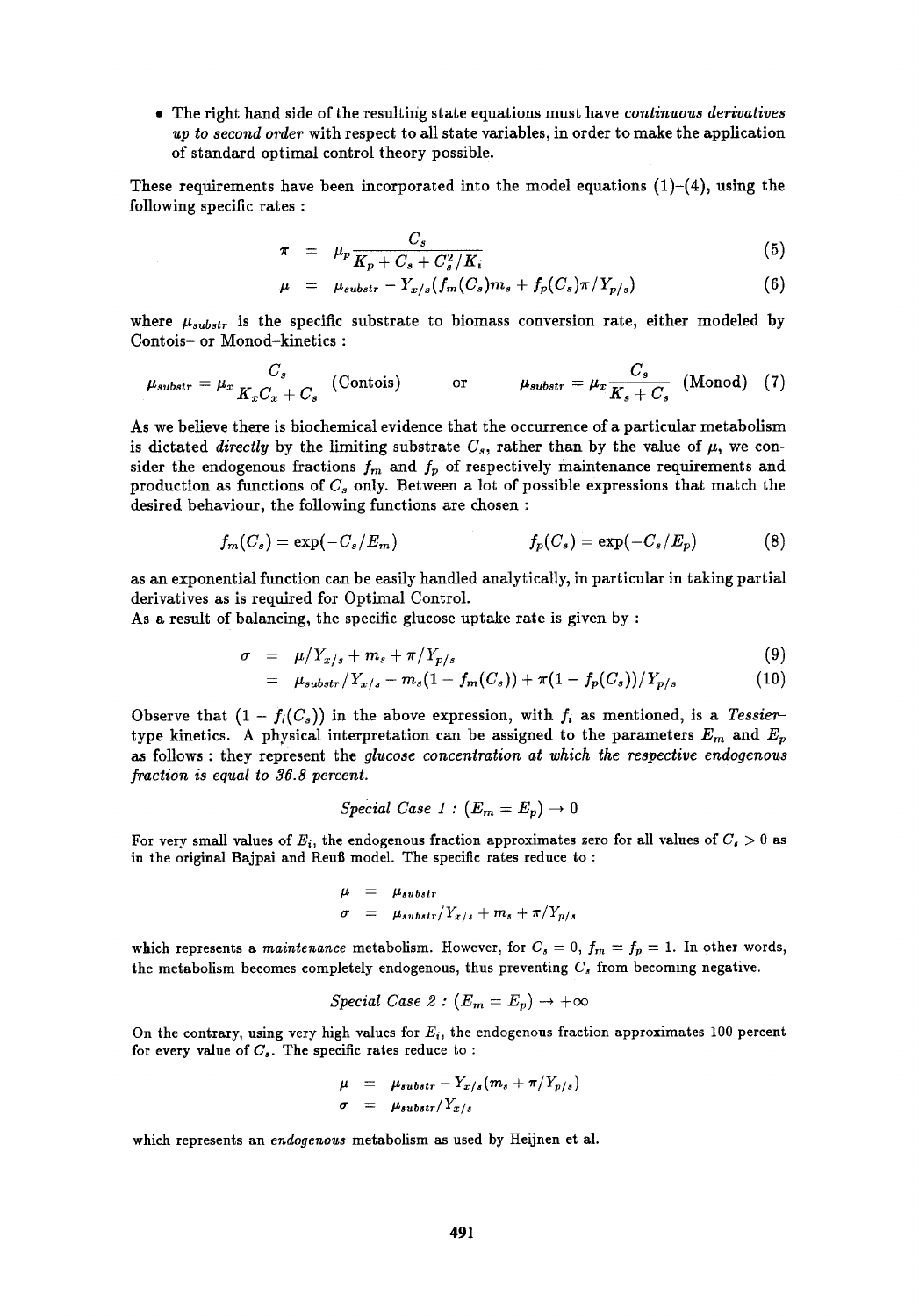For intermediate values of  $E_m$  and  $E_p$ , there is a smooth transition between maintenance and endogenous metabolism as a function of  $C_s$ . Note that the ability to choose different values for  $E_m$ and  $E_p$  makes it possible to simulate different endogenous fractions of respectively maintenance requirements and production.

#### *Simulation Environment*

All computations were done on a *VAX-VMS* system, using *NAG-routines EO4ABF* for minimization and *DO2EBF* for stiff systems integration. *Three main cases are* distinguished: (1)  $E_m = E_p = 1.10^{-9}$  g/L (simulating maintenance metabolism) (2)  $E_m =$  $E_p = 1$ . g/L (simulating a mixed maintenance-endogenous metabolism) (3)  $E_m = E_p =$ 1.  $10^{+12}$  g/L (simulating an endogenous metabolism). For  $\mu_{substr}$  Contois-kinetics has been chosen, in order to make comparison with the original Bajpai and Reuß model possible. A set of 120 *reference data* for  $C_s$ ,  $C_x$  and  $C_v$  has been generated, using the original Bajpai and Reufi model (Table 1), and the following *initial and operational conditions :*   $S_0 = 0$  g,  $X_0 = 10.5$  g,  $P_0 = 0$  g,  $V_0 = 7$  L,  $s_F = 500$  g/L,  $F = 0.025$  L/h and  $t_f = 120$  h.

### *Results and Discussion*

In a first simulation experiment with  $S_0 = 0$  g, the value of  $\mu_p$  is adjusted so as to minimize the Euclidian distance to the *reference data* in the three cases mentioned. The necessary adjustments of  $\mu_p$  are all within reported measurement accuracies (Table 2). The other model parameters are as proposed by Bajpai and Reuß (1981). The resulting time profiles are shown in Figure la. Of course, the results for the *maintenance* model coincide with the reference data of the original Bajpai and Reuß model, as  $C_s$  never becomes zero for this particular feeding strategy. For the *mixed metabolism* model, the predicted values for S, X and P match the sample data almost exactly. For the *endogenous* model, the fit of  $X$  and  $P$  is still very good, although the  $S$ -profiles differ somewhat in the growth phase. These are very important results, as they indicate that it is virtually *impossible to make a*  distinction between different kinds of metabolic behaviour, using data obtained with this particular feeding strategy.

In Figure 1b, the value of  $S_0$  is increased, so the value of F must decrease in order to keep the total substrate amount added *fixed* to 1500 g. In the three cases shown, we have used the same model parameter combinations as in Figure la. The resulting profiles however (corresponding to  $S_0 = 1376$  g) reveal large differences between the three main cases. The *maintenance* model predicts almost no product synthesis : the constant feeding rate is too small to prevent  $C_s$  from going to zero. As a consequence, the mould switches to endogenous metabolism (see Special Case 1); biomass X decreases, while  $\pi(C_s)$  remains too small to start significant production.

Comparison of the simulation results of Figures la and lb indicates that this model might be useful for *model structure characterization* purposes, when chosing an appropriate feeding strategy. The impact of more complex feeding strategies is discussed elsewhere (Van Impe et al., 1991).

Analogue phenomena occur during parameter estimation. Comparison of reported values indicates that e.g. the value of  $K_x$  is very uncertain. For the mixed metabolism model with  $S_0 = 0$  g, we have adjusted  $\mu_p$  to minimize the norm to the reference data specified above, for some realistic values of  $K_x$  (Table 3). In Figure 2a ( $S_0 = 0$  g) the fitting is almost exact, thus indicating that it is virtually *impossible to estimate the correct value of*  $K_x$ , using data obtained with this particular feeding strategy.

In Figure 2b ( $S_0 = 1376$  g), the same parameter combinations as in Figure 2a have been used. Again we observe large differences in final penicillin amount.

Comparison of the simulation results of Figures 2a and 2b indicates that this model might be useful also for *model parameter estimation* purposes, when chosing an appropriate feeding strategy.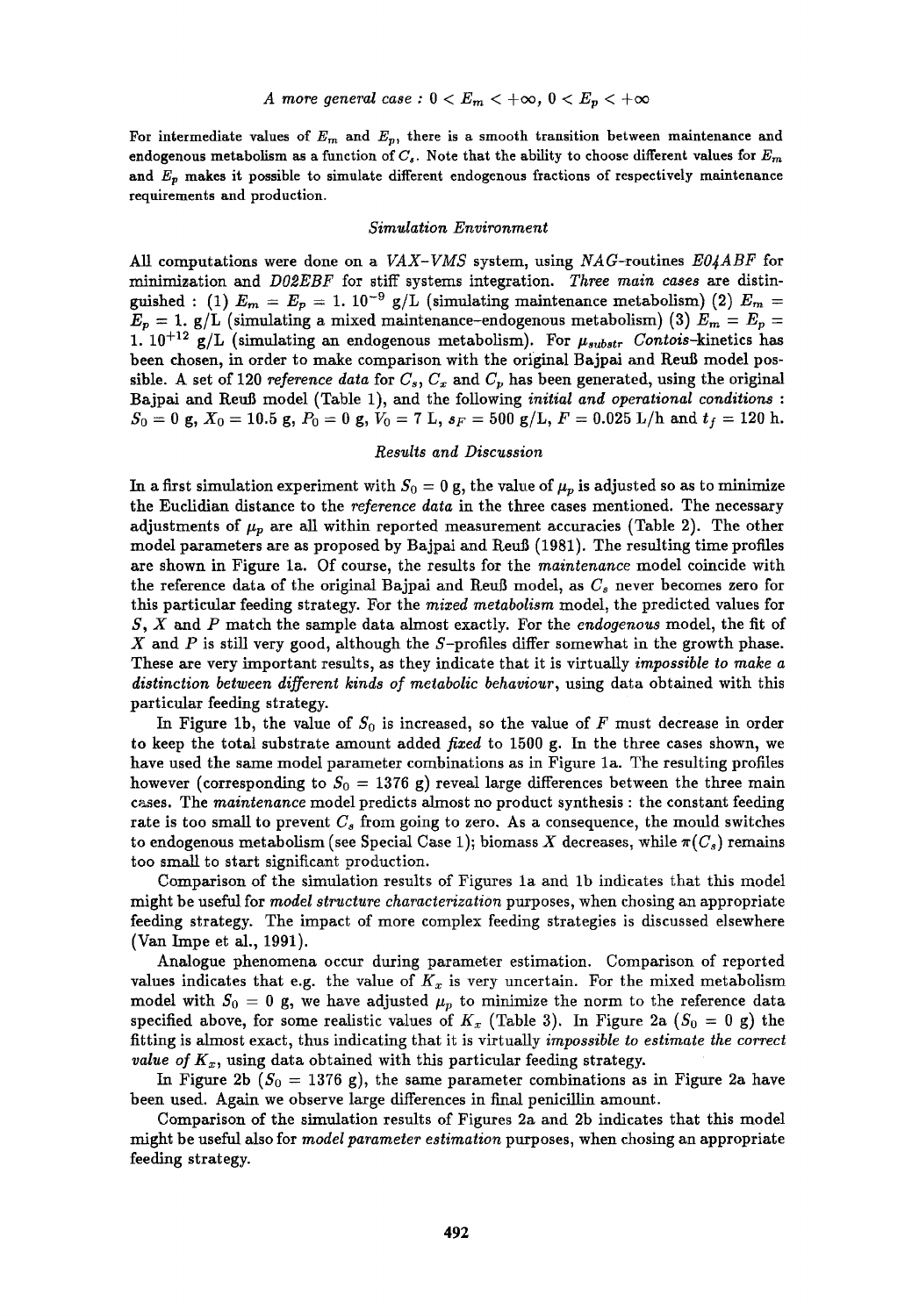## **Conclusions**

**We believe that the deficiencies in the earlier models are** *corrected well* **with this** *modified model.* Only two additional parameters—with a clear physical interpretation—yield a **more complete model representation, that can represent a lot of different fermentation conditions. Its advantages are twofold.** 

**First of all, we have indicated with some simple examples that a proper choice of the input feeding rate to this model might give indications about the** *metabolic nature* **of the mould and about the** *model parameters.* **As a result, simulations obtained with this model using more complex feeding strategies might serve as a basis for the design of real life experiments for** *model structure characterization* **and** *parameter estimation* **purposes.** 

**Secondly, this model is well suited for optimization studies, the results of which are being published elsewhere (Van Impe et ai., 1991).** 

> 40  $\frac{5}{300}$ and P

> > v<br>—100

 $\frac{2}{3}^{200}$ 

*2000* 

*Substrate, biomass and penicillin profiles for the three main cases* 



biomas

substrate providilin

time [hr]

**<sup>80</sup>120** 

penicillin





**tim~** [hr]

**Figure 1b**  $S_0 = 1376$  g



|                                          | $1500 \Big\}$ substrate | biomass |    |
|------------------------------------------|-------------------------|---------|----|
| o,<br>and<br>$\mathbb{Q}^{1000+}$        |                         |         |    |
| w<br>$\widehat{\pi}$<br>500 <sub>1</sub> |                         |         | ی× |

**Figure 2a**  $S_0 = 0$  **g** 

40

**o** ::~; ........ 3\_/-~ ............................ 40 (~0 **]20**  time [ hr} **Figure 2b**  $S_0 = 1376$  g

| model parameters |          |        |      |            |       |  |
|------------------|----------|--------|------|------------|-------|--|
| 12               |          |        |      | DM.<br>/g  | 0.47  |  |
| Κ,               | [g/g DM] | 0.006  | v/ s | .ช/ย)      | 1.2   |  |
| $K_p$            |          | 0.0001 |      | $\ln^{-1}$ | 0.01  |  |
| Κ.               | ப        | v.i    | m,   | DM hr      | 0.029 |  |

•

| Table |  |
|-------|--|
|-------|--|

| Table | Simulation | lg/<br>$E_m$  | E.<br>lg/Ll      | {g/g DM hr} !<br>$\mu_n$ | P(t)<br>∾ <i>ττ</i> , ∂α = βατιο-<br>lgi | P(t)<br>$n = 1376 g$<br>[g] |
|-------|------------|---------------|------------------|--------------------------|------------------------------------------|-----------------------------|
|       |            | ו−מו          | .                | .00400                   | 59.651                                   | u. 15                       |
|       |            | . .           | . .              | 0.00506                  | 59.239                                   | 87.141                      |
|       |            | $\pm 10^{12}$ | $10^{12}$<br>. . | 0.00529                  | 60.865                                   | 89.538                      |

|         | Simulation | DМ    | $\left  g/g \text{ DM hr} \right $ | D.<br>$=$ | וכז<br>1376 g<br>łВ<br>$=$ |
|---------|------------|-------|------------------------------------|-----------|----------------------------|
| Table 3 |            | 0.010 | 0.00606                            | 59.800    | 102.649                    |
|         |            | 0.007 | 0.00531                            | 59.357    | 91.187                     |
|         |            | 0.006 | 0.00506                            | 59.239    | 87.141                     |
|         |            | 0.005 | 0.00480                            | 59.020    | 82.760                     |
|         |            | 0.001 | 0.00377                            | 58.009    | 57.827                     |